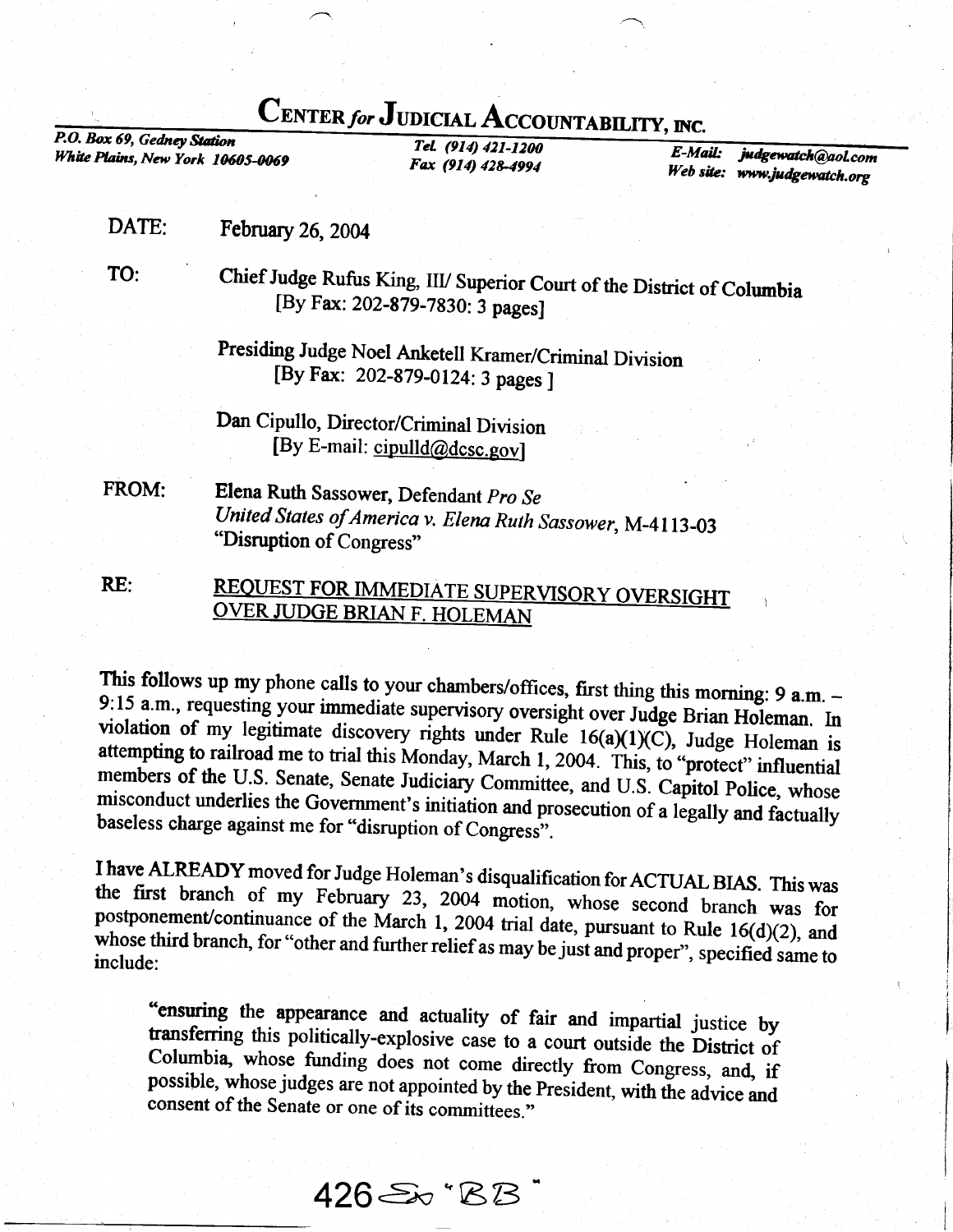## Page Two

In three separate orders faxed to me yesterday evening, Judge Holeman denied each of my motion's three branches. NONE of these three orders even identifies, let alone addresses, ANY of the substantiating facts detailed by my motion as entitling me to the relief sought and the reason is obvious. Judge Holeman could not do so and maintain his bald pretenses that I had "established no facts that [his] impartiality might reasonably be questioned"; "failed to establish that a continuance of the trial date is necessary to prevent manifest injustice", made "no demonstration of newly presented facts" to warrant transfer. Such conclusory claims are outright judicial lies.

Similarly insupportable is Judge Holeman's further order, also faxed to me yesterday evening, granting the Government's December 3, 2003 motion in limine to preclude reference to "political motivations, political beliefs, political causes, etc.". Such granting is without identifying ANY basis for relief demonstrated by my December 31, 2003 opposing affidavit to be factually and legally insupportable.

A fifth order was also faxed by Judge Holeman yesterday evening. This ordered the release of "the entirety of the Government's  $\overline{Ex}$  Parte In Camera Submission" – which it simultaneously accomplished by "attach[ing]' such submission. In so doing, Judge Holeman conspicuously did not identify, let alone adjudicate, ANY of my objections with respect to such submission, particularized by my February 23, 2004 motion. This includes my objection as to its sufficiency<sup>1</sup> – as to which I gave detailed argument as to why I believed it to be non-compliant with Judge Milliken's directive to the Government at the December 3, 2003 oral argument of my October 30, 2003 motion to enforce my discovery rights, the prosecution's disclosure obligations, and for sanctions. As Judge Holeman may be presumed to have immediately recognized from my February 23, 2004 motion, the Government's ex parte in camera submission is flagrantly non-compliant with Judge Milliken's directive – entitling me to the requested continuance/postponement of the March 1, 2004 trial date on that basis alone.

The language of Rule 16(a)(1)(C), invoked by my August 12, 2003 First Discovery Demand, is explicit: "documents and tangible objects...material to the preparation of the defendant's defense" (underlining added). Yet, as ¶30 of my February 23, 2004 motion detailed, Judge Milliken made NO adjudication of the "materiality" of the 22 requests for "documents and tangible objects" in my August 12, 2003 First Discovery Demand, while nonetheless directing the Government's production for in camera inspection. Pursuant to Rule  $16(a)(1)(C)$ , I am entitled to such adjudication of "materiality", to production based thereon, and to rulings as to whether records claimed by the Government not to exist have been destroyed -- and this sufficiently in advance of trial so that I might properly prepare my defense. As stated by my February 23, 2004 motion ( $\square$ 43) – and prior thereto in my February 10, 2004 letter to

 $\mathbf{1}$ See, inter alia, my January 30, 2004 and February 10, 2004 letters to Judge Holeman (Exhibits "T-2", "T-3"), [[35-36, 42-45.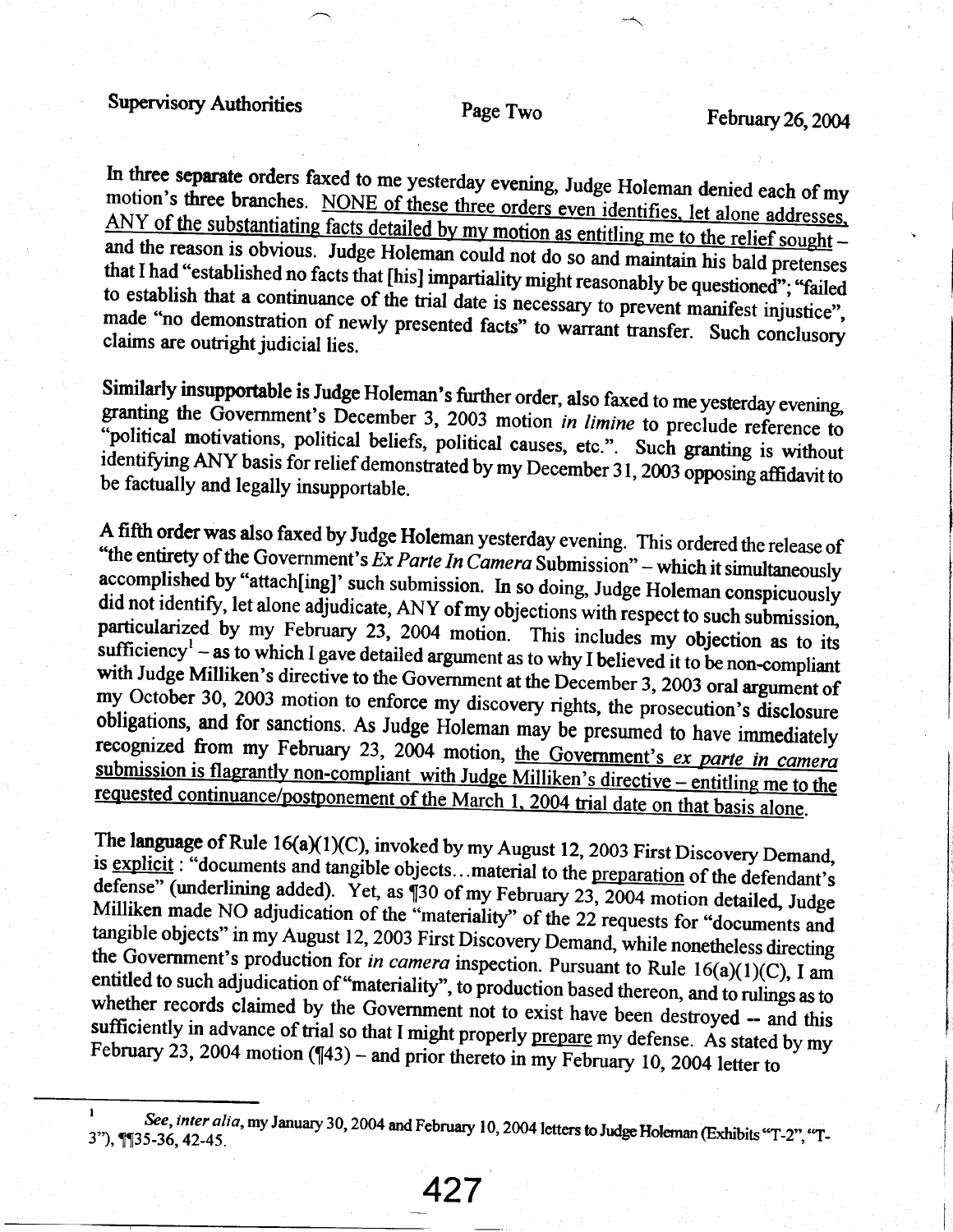Supervisory Authorities Page Three February 26, 2004

Judge Holeman (Exhibit "T-3", p. 2) to which he did not respond -- my right to subpoena witnesses whose testimony relates to these "documents and tangible objects" rests on such adjudications, not yet rendered. witnesses whose testimony relates to these "documents and tangible objects" rests on such

Please IMMEDIATELY review the file of this case - starting with my February 23, 2004 I lease ININEDIATELY review the file of this case – starting with my February 23, 2004<br>motion – in discharge of your supervisory and disciplinary responsibilities, including pursuant<br>to Canon 3D(1) of the Code of Judicial essential to safeguarding the integrity and resources of the Superior Court from a judge who has so brazenly abandoned ALL adjudicative standards, beginning with honesty. to Canon 3D(1) of the Code of Judicial Conduct for the District of Columbia Courts. Such is has so brazenly abandoned ALL adjudicative standards, beginning with honesty.

Thank you.

Elena Rus Nadsone

ELENA RUTH SASSOWER Defendant Pro Se

cc: Judge Brian Holeman [By Fax: 202-879-2844] Assistant U.S. Attorney Aaron Mendelsohn [By Fax: 202-514-8788]<br>Mark Goldstone, Esq. [By E-Mail]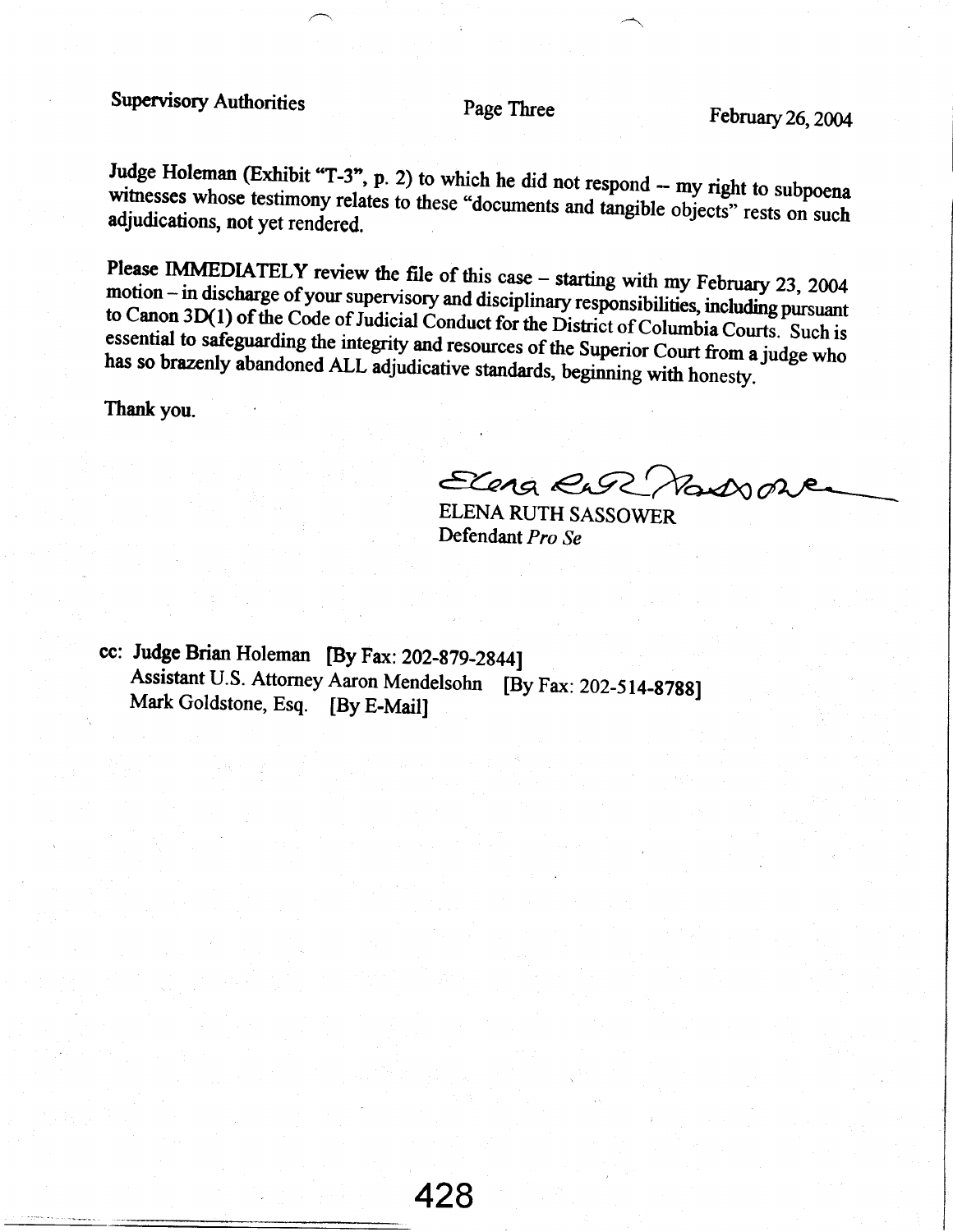TRANSMISSION VERIFICATION REPORT

Chapsoche TI

TIME: 02/26/2004 13:34 NAME : CJA FAX : 9144284994 TEL : 9144211200

| DATE, TIME    | 02/26 13:32     |
|---------------|-----------------|
| FAX NO. /NAME | 12028797830     |
| DURATION      | 00:01:57        |
| PAGE(S)       | 03              |
| <b>RESULT</b> | OK.             |
| <b>MODE</b>   | <b>STANDARD</b> |
|               | ECM             |

Presid vous TRANSMISSION VERIFICATION REPORT

TIME: 02/26/2004 13:43 NAME : CJA FAX : 9144284994 TEL : 9144211200

| DATE, TIME      | $02/26$ 13:41   |
|-----------------|-----------------|
| FAX NO. /NAME   | 12028790124     |
| <b>DURATION</b> | 00:01:56        |
| PAGE(S)         | 03              |
| <b>RESULT</b>   | ΟĶ<br>u         |
| <b>MODE</b>     | <b>STANDARD</b> |
|                 | <b>ECM</b>      |

429